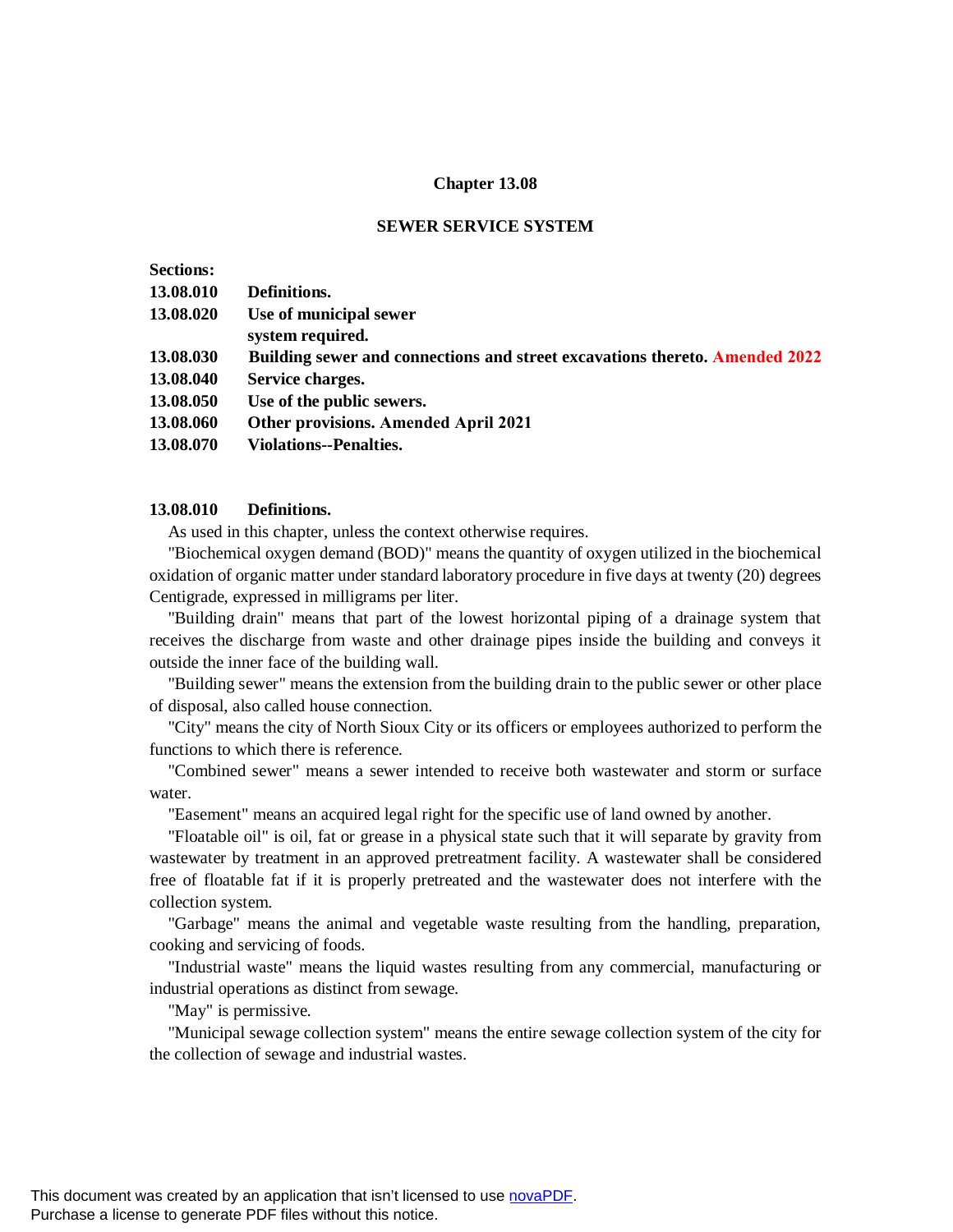"Natural outlet" means any outlet, including storm sewers and combined sewer overflows, into a watercourse, pond, ditch, lake or other body of surface or groundwater.

"Notice" means a notice in writing directed to the owner or other person affected for the time specified by this chapter, stating briefly the condition that is the reason for the notice and consequences that would result upon failure to comply with the terms of the notice. A notice shall be deemed given when either it is personally served on the person to whom it is directed or is mailed to him or her at his or her last known address. If the owner cannot be reached by mail so addressed, service may be made upon the occupant.

"Person" means an individual, corporation (public or private), partnership or association. "pH" shall mean the logarithm of the reciprocal of the hydrogen concentration. The concentration is the weight of hydrogen ions, in grams, per liter of solution. Neutral water, for example, has a pH value of 7 and a hydrogen-ion concentration of 10-7.

"Properly shredded garbage" means the wastes from the preparation, cooking and dispensing of food that have been shredded to such a degree that all particles will be carried freely under the flow conditions normally prevailing in public sewers, with no particle greater than one half inch (1.27 centimeters) in any direction.

"Public sewer" means a sewer common to the public and which is controlled by public authority.

"Sanitary sewer" means a sewer carrying sewage and to which storm, surface and groundwater is not admitted.

"Service" means connection to the municipal sewage collection system and the right to the use of its facilities whether or not the facilities are in fact used.

"Sewage" means water-carried wastes from residences, institutions, business buildings and other establishments. The preferred term is wastewater.

"Sewer" means a pipe or conduit for carrying sewage.

"Shall" is mandatory.

"Slug" means any discharge or water or wastewater which in concentration of any given constituent or in quantity of flow exceeds for any period of duration longer than fifteen (15) minutes more than five times the average twenty-four (24) hour concentration or flows during normal operation and shall adversely affect the collection system and/or performance of the wastewater treatment works.

"Storm drain" (sometimes termed "storm sewer") means a drain or sewer for conveying water, groundwater, subsurface water or unpolluted water from any source.

"Superintendent" means the superintendent of wastewater facilities, and/or of wastewater treatment works, and/or of water pollution control of the city of his or her authorized deputy, agent or representatives.

"Suspended solids" means total suspended matter that either floats on the surface of, or is in suspension in water, wastewater, or other liquids, and that is removable by laboratory filtering as prescribed in Standard Methods for the Examination of Water and Wastewater and referred to as nonfilterable residue.

"Unpolluted water" is water of quality equal to or better than the effluent criteria in effect or water that would not cause violation of receiving water quality standards and would not be benefited by discharge to the sanitary sewers and wastewater treatment facilities provided.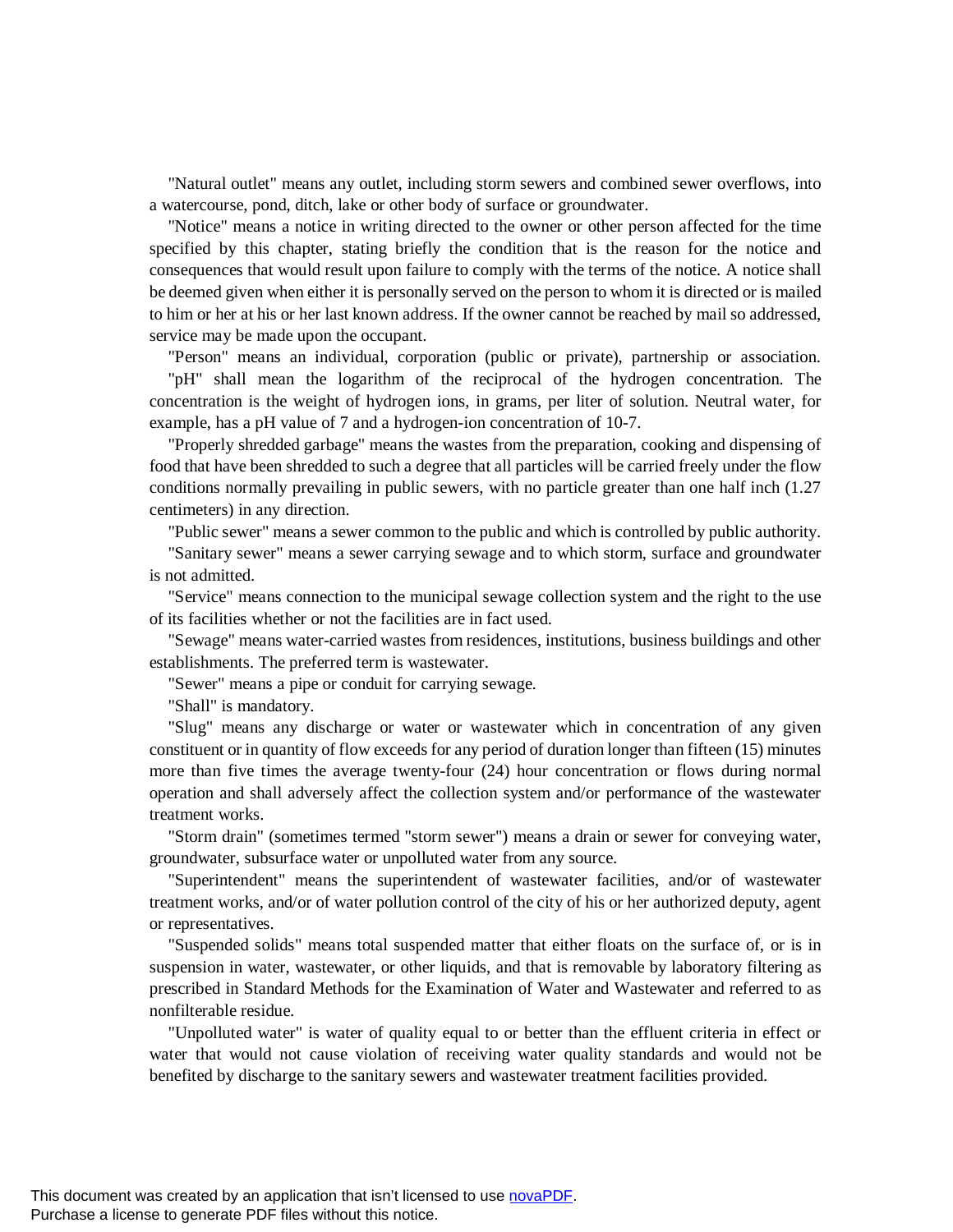"User" means the owner, lessee, or occupant of the premises connected to the municipal sewage collection system.

"Wastewater" means the spent water of a community. From the standpoint of source, it may be a combination of the liquid and water-carried wastes from residences, commercial buildings, industrial plants and institutions, together with any groundwater, surface water and stormwater that may be present.

"Wastewater facilities" means the structures, equipment and processes required to collect, carry away and treat domestic and industrial wastes and dispose of the effluent.

"Wastewater treatment works" means the arrangement of devices and structures for treating wastewater, industrial wastes and sludge. Sometimes used as synonymous with "waste treatment plant" or "wastewater treatment plant" or "water pollution control plant."

"Watercourse" means a natural or artificial channel for the passage of water either continuously or intermittently. (Ord. 389 § 1, 2002: prior code § 8.0402)

## **13.08.020 Use of municipal sewer system required.**

A. It is unlawful for any person to place or deposit or permit to be deposited in any unsanitary manner upon public or private property within the city, or in any area under its jurisdiction, any sewage, industrial wastes, garbage or other objectionable waste.

B. Except as provided in subsection D of this section, it is unlawful to construct or maintain any privy, septic tank, cesspool or such facility intended or used for the disposal of sewage.

C. The owner of every residence, business or industrial building in the city abutting upon any street or alley in which public sewers are maintained, shall at his or her own expense install a sewer to dispose of all sewage and industrial wastes from the premises and connect it with the public sewer within thirty (30) days after notice to do so. If such owner fails to provide for the installation of such sewer after notice to do so, the city shall provide for the installation of such sewer and charge the cost against the property as a special assessment.

D. If the city council determines a public sewer is not available, the building sewer shall be connected to a private disposal system complying with other ordinances of the city and with all requirements of the South Dakota Department of Water and Natural Resources. At such time as a public sewer becomes available to the property, the building sewer shall be connected to it and use of any septic tank, cesspool or other private disposal facility shall cease.

E. Any privy, septic tank, cesspool or other such facility intended or used for the disposal of sewage that is constructed or maintained in violation of any of the provisions of this section is declared to be a public nuisance and the city may abate the same in the manner provided by law.

F. The city adopts the State Plumbing Code to govern the construction of utility systems on private property. All construction of private sewer facilities and sewer facilities located in public right-of-way shall be in accordance with these specifications, which by this reference are made a part hereof as though fully set forth herein.

G. Before commencement of construction of a private wastewater disposal system the owner(s) shall first obtain a written permit signed by the mayor. The application for such permit shall include plans, specifications and other information as are deemed necessary by the city. A permit and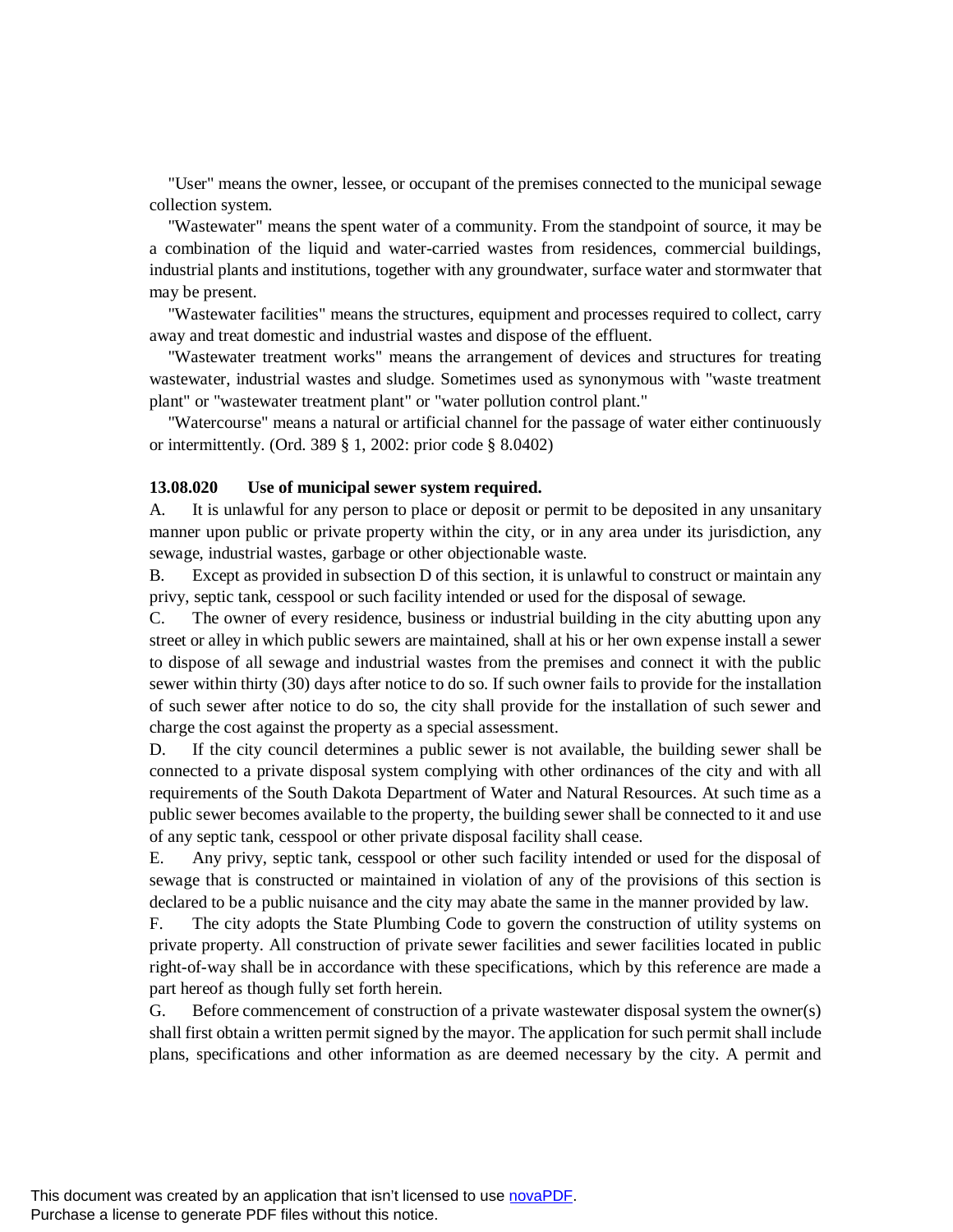inspection fee of two hundred fifty dollars (\$250.00) shall be paid to the city at the time the application is filed.

H. A permit for a private wastewater disposal system shall not become effective until the installation is completed to the satisfaction of the city. The city shall be allowed to inspect the work at any stage of construction, and, in any event, the applicant for the permit shall notify the city when the work is ready for final inspection, and before any underground portions are covered. The inspection shall be made within forty-eight (48) hours of the receipt of notice by the city.

I. The type, capacity, location and layout of a private wastewater disposal system shall comply with all recommendations of the Department of Public Health and the State of South Dakota. No permit shall be issued for any private wastewater disposal system employing subsurface soil absorption facilities where the area of the lot is less than ten thousand (10,000) square feet. No septic tank or cesspool shall be permitted to discharge to any natural outlet.

J. The owner(s) shall operate and maintain the private wastewater disposal facilities in a sanitary manner at all times, at no expense to the city. (Ord. 389 § 2, 2002: prior code § 8.0403)

## **13.08.030 Building sewer and connections and street excavations thereto.**

A. No building sewer shall be built, repaired, extended or connected to the public sewer without a permit.

B. All applications for sewer permits shall be made to the city by the person employed to do the work. The application shall be accompanied by a plan and drawings showing the proposed work.

C. Before a permit is given on the application, the city may inspect the premises and the proposed installation to ascertain if the installation is proper and in compliance with local and state laws, ordinances and regulations, and that the statements in the application are true. After the application has been approved by the city and the applicant has paid to the city a permit fee of four hundred dollars (\$400.00) the city shall issue the permit.

D. Upon issuance of the permit, the person to whom it is granted may proceed with the work in accordance with the permit granted. The applicant shall notify the city of the progress of the work at such stages during the construction as the city may direct and in particular shall notify the city when the building sewer is complete and ready for connection with the public sewer. The city shall be given an opportunity to inspect the work after it is completed but prior to covering.

E. All connections with the public sewer shall be made with cast iron, vitrified stoneware, P.V.C. or A.B.S. plastic pipe and shall comply with plumbing standards, provided by city ordinances or laws or regulations of the state of South Dakota. All joints and connections shall be gas and watertight. The size, slope and depth of the building sewer shall be subject to the approval of the city, but in no event shall the internal diameter of the sewer be less than six inches, with a minimum slope of one-eighth inch to the foot, unless a variance is granted by the city council. The connections of the building sewer with the public sewer shall be made at the "Y" branch designated for the property if suitable; and other locations for the connection shall be only as directed by the city.

F. Every building shall be separately and independently connected with the public sewer, and service charges as provided in the user charge ordinance shall begin on the date of connection.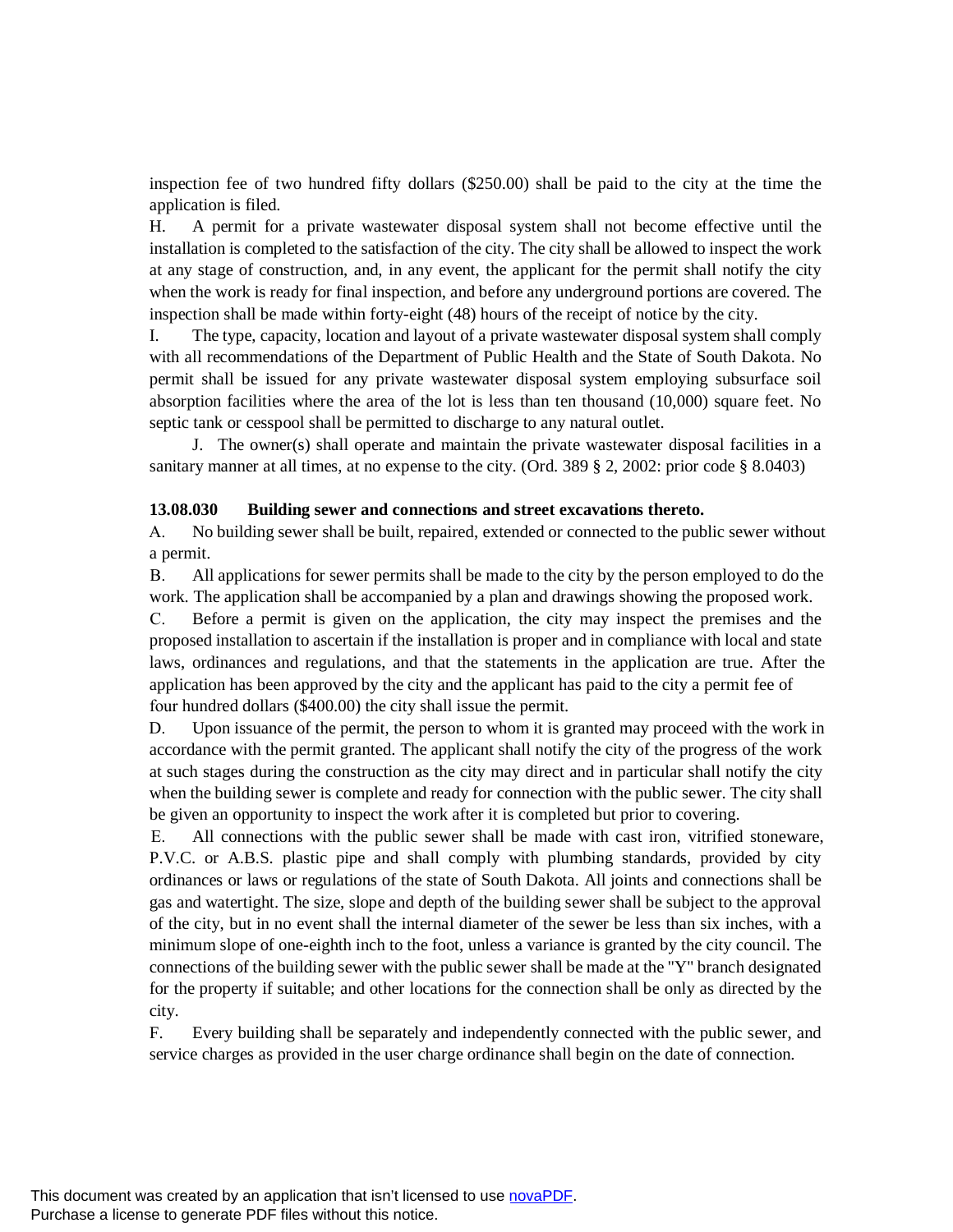G. All excavations for building sewer installations shall be adequately guarded with barricades and lights and other appropriate warning devices so as to protect the public from hazard. Streets, alleys, sidewalks and other public property distributed in the course of the work shall be restored in a manner satisfactory to the city.

H. The applicant shall indemnify and save harmless the city from any claims of injury, loss or damage to third parties arising out of the construction work; this provision is a condition to the issuance of the permit. The city may as a condition to issuance of the permit, require the applicant to file a corporate surety bond for a period of two years. (Ord. 389 § 3, 2002: prior code § 8.0404) Amended March 2022

# **13.08.040 Service charges.**

A. An account for services will be kept for each user and a separate account for separate premises. Each user will be liable for service to his or her premises. Bills for service shall be rendered monthly and will be due upon the date of billing. The charge for sewer service may be included on the water bill, but if so, shall be separately stated thereon. The city will render the bills; the city will keep accounts and will receive payment of bills and give receipts therefore.

B. All sewer service charges when collected and all moneys received from the sale of any sewage collection facilities or equipment shall be placed in a separate fund and shall be used first to pay the normal, reasonable and current costs of operation and maintaining the facilities, and the balance shall be used as the common council may direct and as provided by laws.

C. All sewer charges shall be a charge against the owner, lessee and occupant of the premises, and if such charges shall not be paid when due, the city shall have the right to disconnect sewer service to the premises and to collect the delinquent charges by civil action in any court. (Ord. 389 § 4, 2002: prior code § 8.0405)

# **13.08.050 Use of the public sewers.**

A. No person shall discharge or cause to be discharged any storm water, surface water, ground water, roof run-off, subsurface drainage, cooling water or unpolluted industrial waste waters into any sanitary sewer.

B. Stormwater and all other unpolluted drainage shall be discharged into storm sewers, or into a natural outlet approved by the city. Industrial cooling water or unpolluted process waters may be discharged into a storm sewer or natural outlet; such discharges must have a discharge permit issued by the state of South Dakota.

C. No person shall discharge or cause to be discharged any of the following described waters or wastes to any public sewer:

1. Any gasoline, benzene, naphtha, fuel oil or other flammable or explosive liquid, solid or gas;

2. Any waters or wastes containing toxic or poisonous solids, liquids or gases in sufficient quantity to either singly or by interaction with other wastes, injure or interfere with any sewage treatment process, constitute a hazard to humans or animals, create a public nuisance or create a hazard in the receiving waters of the sewage treatment plant, including, but not limited to, cyanides in excess of two mg/l as CN in the wastes as discharged into the public sewer;

3. Any discharge prohibited by 40 CFR Section 403.5;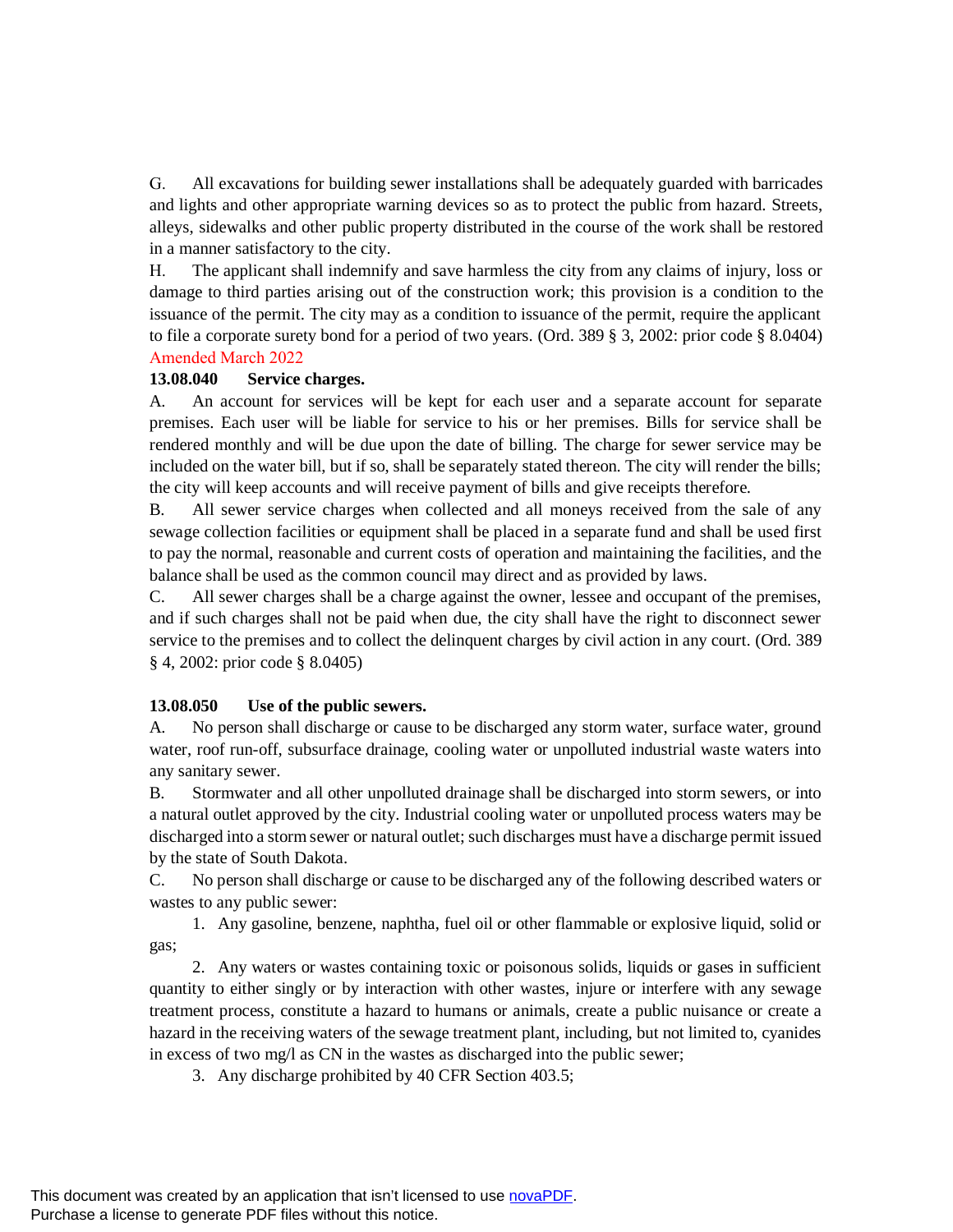4. Any discharge prohibited by 40 CFR Section 403.6;

5. Any combination of discharges that cause a treatment plant to exceed its influent capacity as listed in Section 8 of the city of Sioux City's pretreatment program.

D. No person shall make connection of roof downspouts, interior and exterior foundation drains, areaway drains or other sources of surface runoff or groundwater to a building sewer or building drain which, in turn, is connected directly or indirectly to a public sanitary sewer.

E. Whenever possible, the building sewer shall be brought into the building at an elevation below the basement floor. In all buildings in which any building drain is too low to permit gravity to flow to the public sewer, sanitary sewage carried by such building drain shall be lifted by an approved means and discharged into the building sewer.

F. No person shall discharge or cause to be discharged to any public sewer the following described substances, materials, waters or wastes without the expressed written permission from the city. The city may give its permission if it finds such wastes will not harm the public sewers, sewage treatment process, or equipment, have an adverse effect of the receiving stream, or will not otherwise endanger life, limb, public property or constitute a nuisance. In forming its opinion as to the acceptability of these wastes, the city will give consideration to such factors as the quantities of subject wastes in relation to flows and velocities in the sewers, material of construction of the sewers, nature of the sewage treatment process, capacity of the sewage treatment plant, degree of treatability of wastes in the sewage treatment plant, and other pertinent factors. The substances prohibited are:

1. Any liquid or vapor having a temperature higher than one hundred fifty (150) degrees Fahrenheit or sixty-five (65) degrees Centigrade;

2. Any water or waste containing fats, wax, grease or oils, whether emulsified or not, in excess of one hundred (100) mg/l or containing substances which may solidify or become viscous at temperatures between thirty-two (32) degrees and one hundred fifty (150) degrees Fahrenheit or zero degrees and sixty-five (65) degrees Centigrade;

3. Any garbage that has not been properly shredded. The installation and operation of any garbage grinder equipped with a motor of three-fourths horsepower (0.76 hp metric) or greater shall be subject to the review and approval of the city;

4. Any waters or wastes containing strong acid iron pickling wastes or concentrated plating solutions;

5. Any waters or wastes containing iron, chromium, copper, zinc and similar objectionable or toxic substances; or wastes exerting an excessive chlorine requirement, to such degree that any such material received in the composite sewage at the sewage treatment works exceeds the limits established by the director for such materials;

6. Any waters or wastes containing phenols or other taste or odor producing substances, in such concentrations exceeding limits which may be established by the city as necessary, after treatment of the composite sewage to meet the requirements of the state, federal or other public agencies of jurisdiction for such discharge to the receiving waters;

7. Any radioactive wastes or isotopes of such half-life or concentration as may exceed limits established by the director in compliance with the applicable state or federal regulations;

8. Any waters or wastes having a pH in excess of 9.5;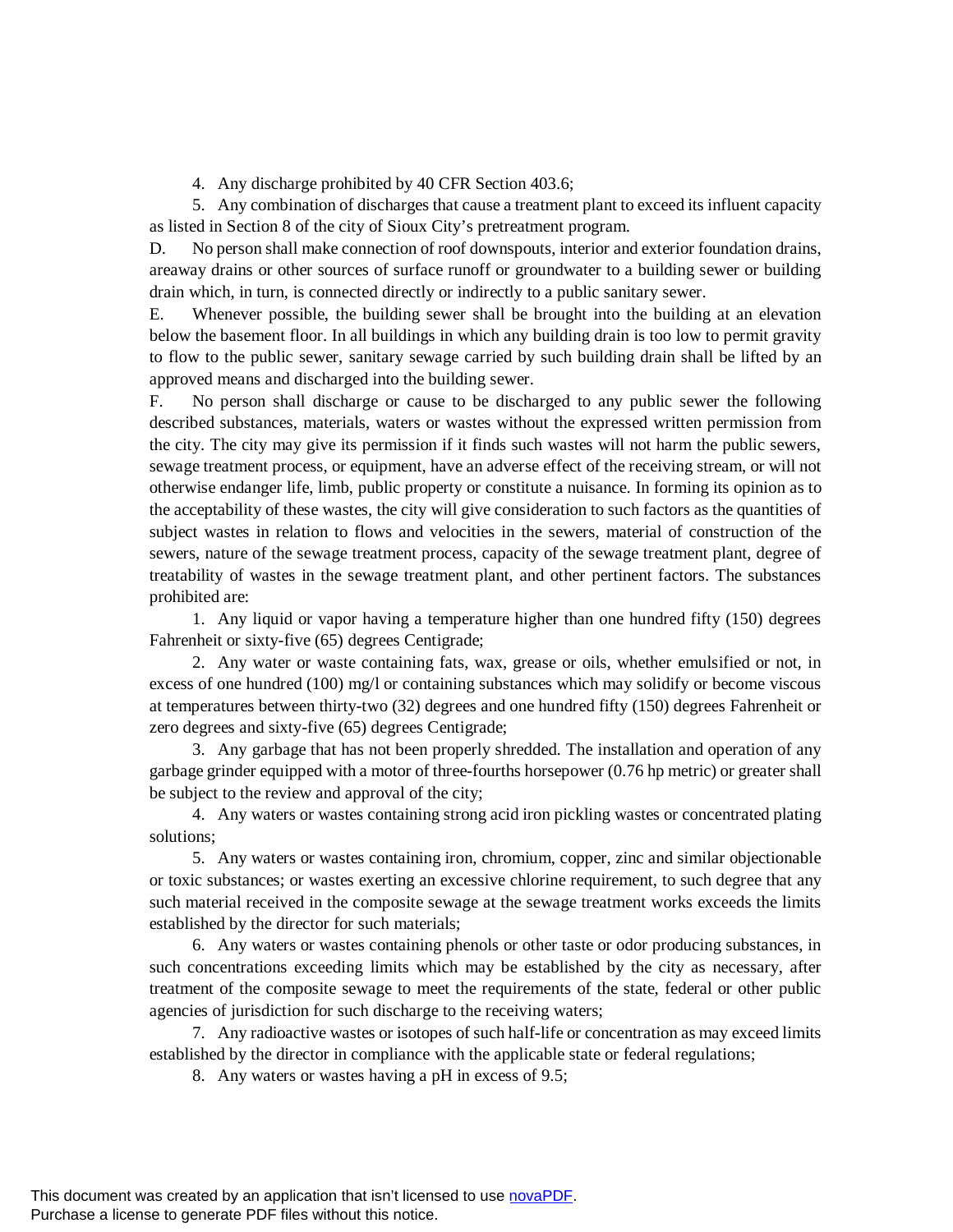9. Materials that exert or cause:

 a. Excessive discoloration (such as, but not limited to, dye wastes and vegetable tanning solutions),

 b. Unusual chemical oxygen demand, or chlorine requirements in such quantities as to constitute a significant loan on the sewage treatment works,

c. Unusual concentration of wastes constituting slugs;

10. Any waters or wastes having:

 a. A five-day biochemical oxygen demand greater than three hundred (300) parts per million by weight,

 b. Containing more than three hundred fifty (350) parts per million by weight of suspended solids, or

 c. Having an average daily flow greater than two percent of the average sewage flow of the city;

11. Waters or wastes containing substances which are not amenable to treatment or reduction by the sewage treatment processes employed, or are amendable to treatment only to such degree that the sewage treatment plant effluent cannot meet the requirements of other agencies having jurisdiction over discharge to the receiving waters;

12. Any waters or wastes containing dissolved sulfides in excess of 0.5 mg/l;

G. If any waters or wastes are discharged, or are proposed to be discharged into the public sewers, which waters contain the substances or possess the characteristics enumerated herein and which in the judgment of the city, may have a deleterious effect upon the sewage works, processes, equipment or receiving waters, or which otherwise create a hazard to life or constitute a public nuisance, the city may:

1. Reject the wastes;

2. Require pretreatment to an acceptable condition for discharge into the public sewers. To this end, the city may require pretreatment to:

 a. Reduce the biochemical oxygen demand to three hundred (300) parts per million by weight, or

b. Reduce the suspended solids to three hundred fifty (350) parts per million by weight.

3. Require control over the quantities and rates of discharge; and/or

4. Require payment to cover the added cost of handling and treating the wastes not covered by existing taxes or sewer charges under the provisions of this chapter.

H. If the city permits the pretreatment or equalization of waste flows, the design and installation of the plants and equipment shall be subject to the review and written approval of the city and subject to the requirements of all applicable codes, ordinances and laws. The city may require a compliance schedule for the design, construction and installation of equipment for such pretreatment works. No construction shall commence on such pretreatment facilities until the written approval of the city is obtained. The costs of all pretreatment facilities shall be paid by the person contributing the wastes.

I. The owner of any property serviced by a building sewer carrying industrial wastes shall, at the request of the city, install a suitable sampling station or stations upon each and every building sewer or combine the building sewers into a common building sewer upon which one sampling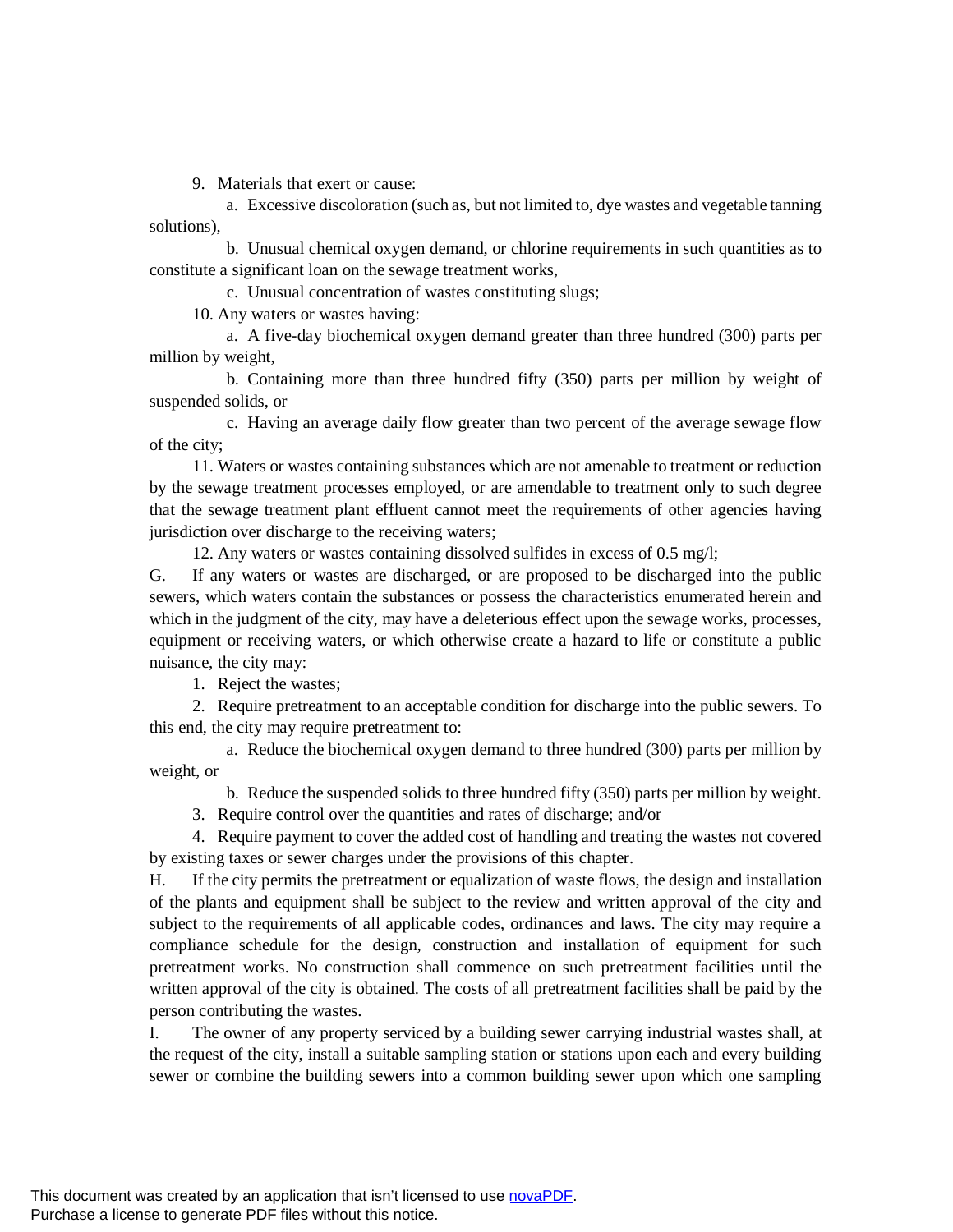station shall be placed. The sampling station or stations shall be furnished with such necessary meters and other appurtenances in the building sewer or sewers to facilitate observation, sampling and measurement of the wastes. Such sampling station or stations shall be accessible and safely located, and shall be constructed in accordance with plans approved by the city. The sampling station or stations shall be installed by the owner at his or her expense and shall be maintained by him or her so as to be safe, accessible and in good working order at all times.

J. All measurements, tests and analysis of the characteristics of waters and wastes to which reference is made in this chapter shall be determined in accordance with the latest edition of Standard Methods for the Examination of Water and Wastewater published by the American Public Health Association, and shall be determined at the sampling station provided, or upon suitable samples taken at the sampling station. In the event that no special sampling station has been required, the sampling station shall be considered to be the nearest downstream manhole in the sewer from the point at which the building sewer is connected. Sampling shall be carried out by customarily accepted methods to reflect the effect of constituents upon the sewage works and to determine the existence of hazards to life, limb and property. (The particular analysis involved will determine whether a twenty-four (24) hour composite of all outfalls of a premises is appropriate or whether a grab sample or samples should be taken. Normally, but not always, BOD and suspended solids analyses are obtained from twenty-four (24) hour composites of all outfalls).

K. No industrial user shall discharge or cause to be discharged to any public sewer any industrial wastes without a valid permit from the city. When the city has reason to believe that contributor has been discharging, is discharging or is about to discharge any industrial wastes into a public sewer and that a permit should be required of the contributor to effectuate the requirements of this chapter, he or she shall request such contributor to file an application for such a permit, which application shall be completed and returned to the city within thirty (30) days after the receipt thereof. All applications for a permit under this section shall require the applicant to provide:

1. The name, address and telephone number of the applicant;

2. The location and legal description of the property to be covered by the permit;

3. A general statement of the type of operations conducted and to be conducted on the property;

4. A plat of the property showing accurately all sewers and drains;

5. A complete schedule of all process waters and industrial wastes produced or expected to be produced for discharge from the property, including a description of the character of each waste, the daily volume and maximum rates of discharge and representative analysis.

L. All applications shall also require the applicant to agree:

1. To furnish at the request of the city any additional information relating to the installation or use of the industrial sewer for which the permit is sought;

2. To accept and abide by all provisions of this chapter and all other pertinent ordinances and regulations which may be adopted in the future;

3. To operate and maintain any waste pretreatment facilities, as may be required as a condition of acceptance into the public sewers of the industrial wastes involved, in an efficient manner at all times, and at no expense to the city;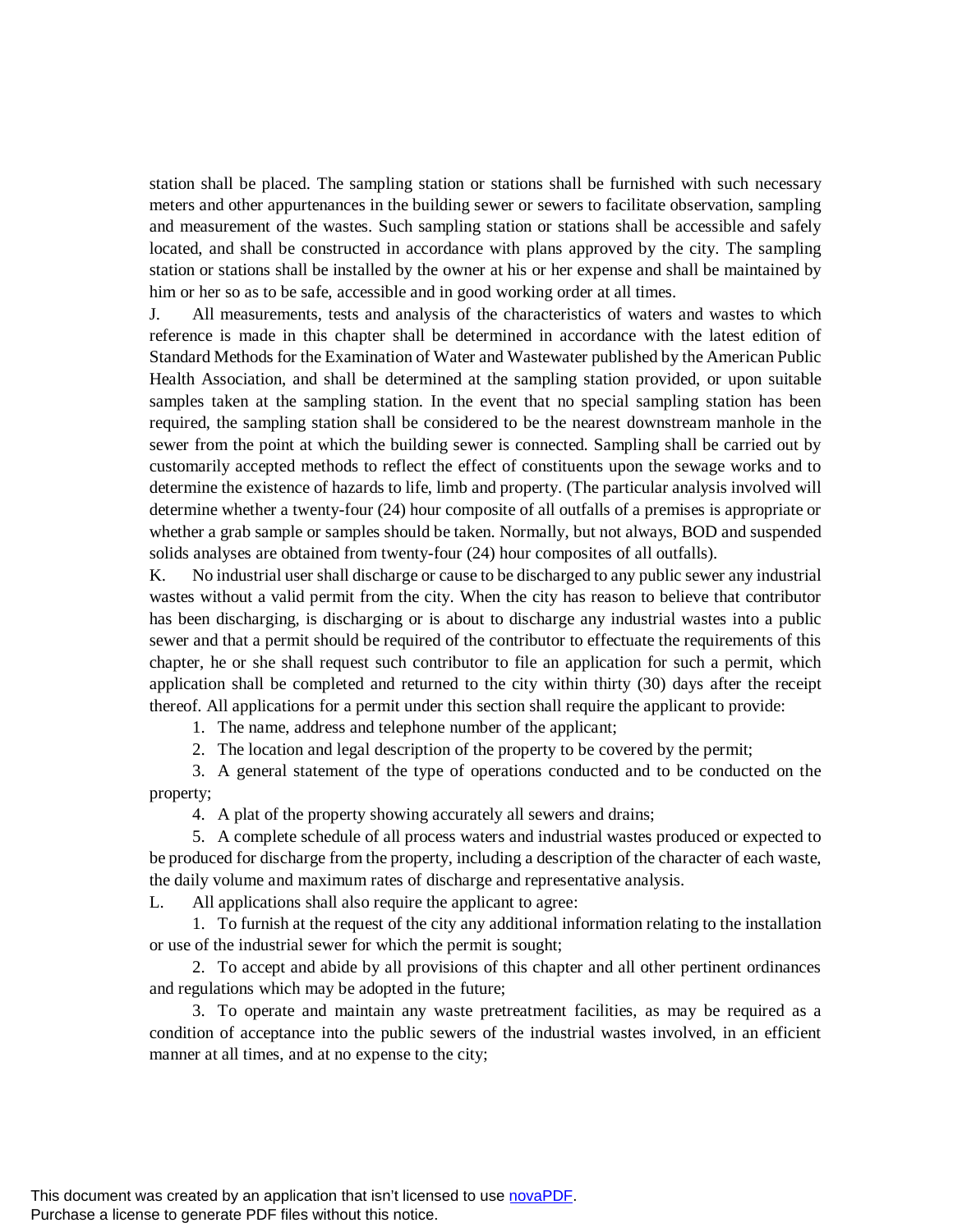4. To cooperate at all times with the city in the inspecting, sampling and study of the industrial wastes and in the inspecting of any facilities provided for pretreatment;

5. To notify the city immediately in the event of any accident, negligence or other occurrence with occasions discharged into the public sewers of any wastes or process water not covered by the permit; and

6. To provide and submit notices and reports as required by 40 CFR Section 403.12.

M. If, after examination by the city of the information contained in an application for a permit hereunder, it is determined by the city that the characteristics of the proposed discharge do not conflict with the provisions of this chapter, a permit shall forthwith be issued allowing the discharge of such wastes to the public sewers; but, if it is determined by the city that the characteristics of the wastes are not in compliance with the provisions of this chapter, the application shall be denied by the city and the applicant forthwith advised in writing by the city of steps which must be taken to insure compliance with the provisions of this chapter.

N. Grease, oil and sand interceptors shall be provided when, in the opinion of the city, they are necessary for the proper handling of liquid wastes containing floatable grease in excessive amounts, or any flammable wastes, sand or other harmful ingredients; except that such interceptors shall not be required for private living quarters or dwelling units. All interceptors shall be of a type and capacity approved by the city, and shall be located as to be readily and easily accessible for cleaning and inspection. In the maintaining of these interceptors, the owner(s) shall be responsible for the proper removal and disposal by appropriate means of the captivated material and shall maintain records of the dates, and means of disposal that are subject to review by the city. Any removal and hauling of the collected materials not performed by owner(s) must be performed by currently licensed waste disposal firms.

O. Where pretreatment of flow-equalizing facilities are provided or required for any waters or wastes, they shall be maintained continuously in satisfactory and effective operation by the owner(s) at his or her expense.

P. The city may require a user of sewer services to provide information needed to determine compliance with this chapter. These requirements may include:

1. Wastewater discharge peak rate and volume over a specified time period;

2. Chemical analyses of wastewater;

3. Information on raw materials, processes and products affecting wastewater volume and quality;

4. Quantity and disposition of specific liquid, sludge, oil, solvent or other materials important to sewer use control;

5. A plot plan of sewers of the user's property showing sewer and pretreatment facility location;

6. Details of wastewater pretreatment facilities;

7. Details of systems to prevent and control the losses of materials through spills to the municipal sewer.

Q. No statement contained in this article shall be construed as preventing any special agreement or arrangement between the city and any industrial concern whereby an industrial waste of unusual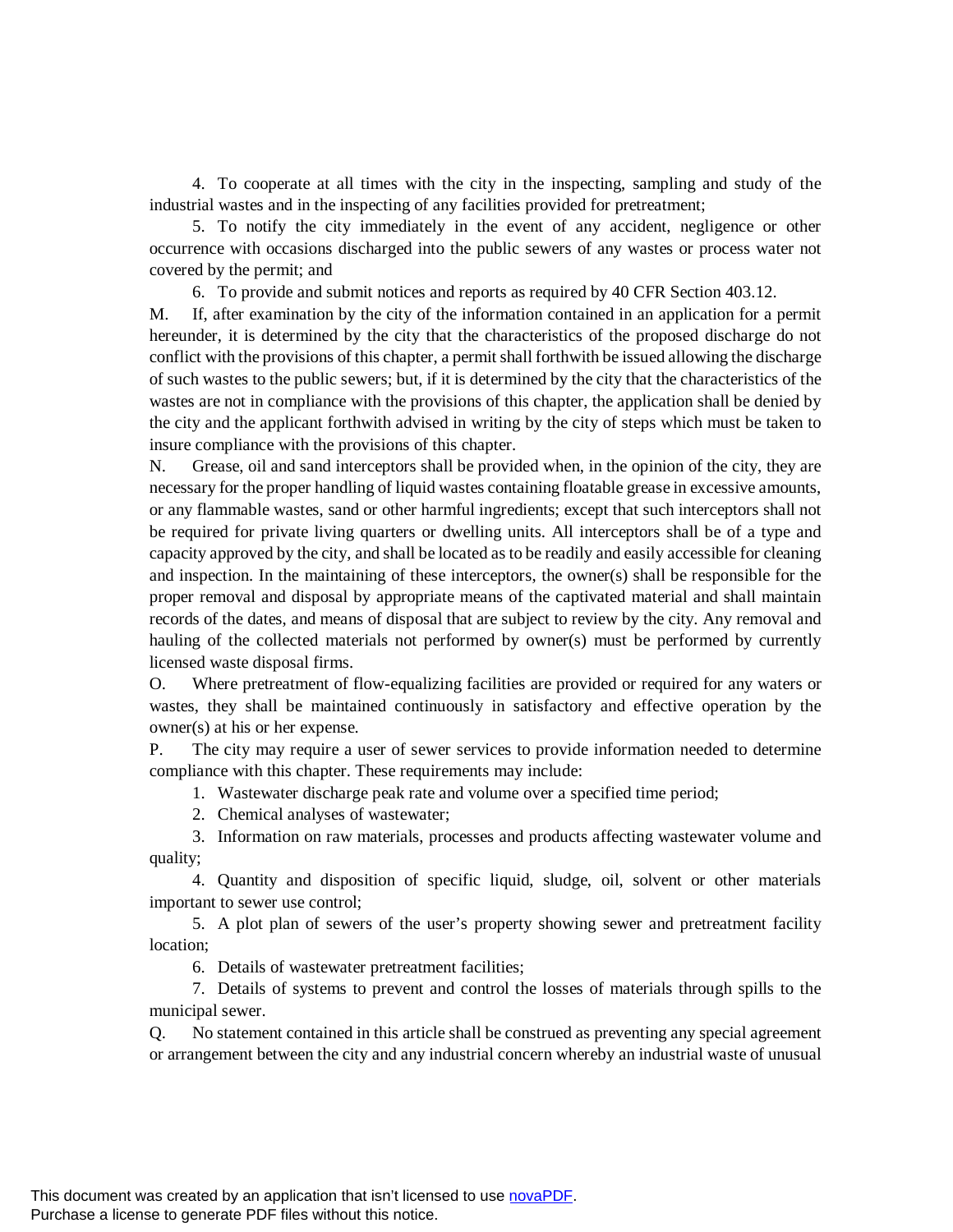strength or character may be accepted by the city for treatment. (Ord. 389 § 5, 2002: prior code § 8.0406)

# **13.08.060 Other provisions.**

A Any duty or authority herein imposed on or given to the city may be performed and exercised by any employee of the city, which resolution shall specify the duties and authority of the employee.

B. The city shall be permitted to enter any property, other than residences, at any time, and residences at such reasonable times for the purpose of inspection, observation, setup and use of monitoring equipment, sampling, testing or inspecting and copying records in accordance with the provisions of this chapter; provided, that:

1. If such property is occupied he or she shall first present proper credentials to the occupant and request entry, explaining his or her reasons therefore; and

2. If such property is unoccupied, he or she shall first make a reasonable effort to locate the owner of such property and request entry, explaining his or her reason therefore.

C. If such entry is refused or cannot be obtained because the owner of such property cannot be found after due diligence, the city shall have recourse to every remedy provided by law to secure lawful entry for the above stated purposes.

D. Notwithstanding the foregoing, if the city has reasonable cause to believe that waters or wastes of the types referred to herein are being discharged from any property into a public sewer or natural outlet, and has reasonable cause to believe that such discharge is so dangerous, hazardous or unsafe as to require immediate inspection to safeguard the public health and safety, he or she shall have the right to immediately enter and inspect such property, and may use any reasonable means required to effect such entry and make such inspection, whether such property is occupied or unoccupied and whether or not permission to inspect has been obtained. If the property is occupied, he or she shall first present the proper credentials to the occupant and demand entry, explaining his or her reasons therefore and the purpose of his or her inspection. No person shall fail or refuse, after proper demand has been made upon him or her, as provided in this subsection, to promptly permit the city to make any inspection provided for by this subsection. Any person violating this subsection shall be punished with a fine not exceeding five hundred dollars (\$500.00).

E. Each industrial user shall, upon request of the city, furnish the city with information regarding the number of units processed in a stated period and the number of units of finished product produced in the same period.

F. Nothing in this chapter shall contractually bind the city.

G. Utility services extended to real property by the city shall be terminated for the following reasons:

1. For tampering with equipment furnished and owned by the city;

2. For violation of or noncompliance with ordinances regulating utility services;

provided by the ailure of the customer to fulfill his contractual obligations for utility services

4. For failure of the customer to give the city reasonable access to its equipment;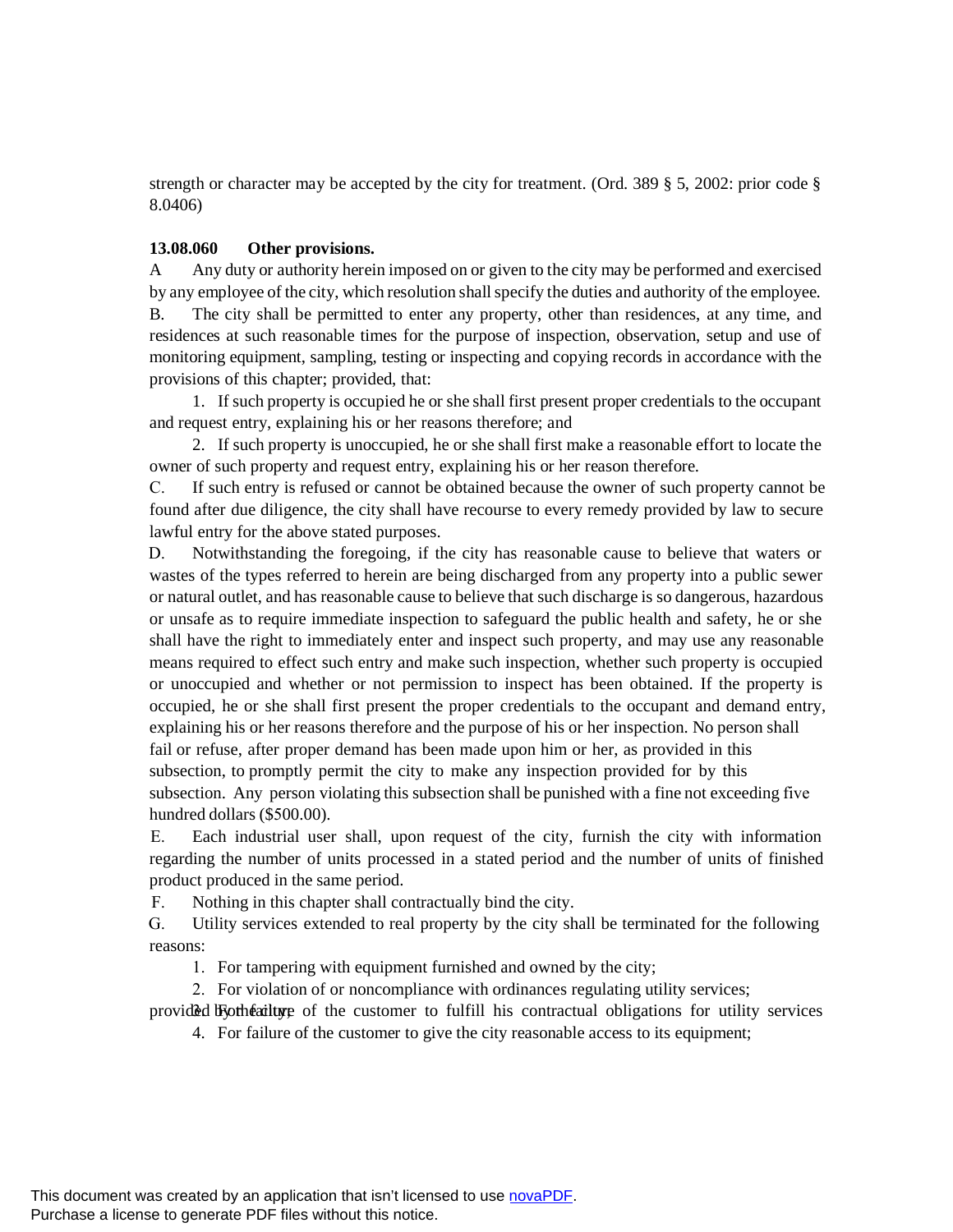5. For failure of the customer to furnish such service equipment, permits, certificates or rights-of-way, as shall have been specified by the city as a condition to obtaining service, or in the event such equipment permission are withdrawn or terminated;

6. For nonpayment of utility fees;

7. For payment of a utility bill with a check or other instrument which is dishonored by the paying organization.

H. Utility service shall be terminated by the city without notice to the customer for the following reasons:

1. For a condition determined by the city to be unreasonably hazardous or which endangers the health or welfare of persons;

2. For customer use of his or her equipment in such a manner as to adversely affect the utility's equipment or the utility's service to others;

3. When the city has discovered clear and convincing evidence that by fraudulent means a customer has obtained unauthorized sewer service.

I. The invalidity of any section, clause, sentence or provision of this chapter shall not affect the validity of any other part of this chapter that can be given effect without such invalid part or parts. (Ord. 389 § 6, 2002: prior code § 8.0407)

J. Hereafter, all sanitary sewer connections from the sewer mains of the City of North Sioux City, and from the lateral or trunk sewers laid in the streets, alleys or avenues of the City, and all necessary repairs to each and all of the above mentioned connections, shall be laid, constructed, and repaired from such water mains, lateral or trunk sewers at the cost and expense of the owners of the property abutting upon said water mains, lateral or trunk sewers.

The City Water Department shall not be responsible for pipes and fixtures. All owners must at their own expense keep their pipes from the sewer main to their premises, and all other apparatus, in good working order and properly protected from frost and other danger. No claim shall be made against the City, its Mayor or any employees of the City, by reason of the breaking of any service pipe, apparatus, or from any damage which may result from shutting off the service for repair, or any other purpose or for any variations in pressure. (Amended 8/2005)

## **13.08.070 Violations--Penalties.**

A. Violation of any of the provisions of the sections of this chapter shall be punished with a fine not to exceed Five Hundred Dollars (\$500.00). Conviction shall not preclude civil liability to the city for any damage caused the city by the illegal act.

B. No unauthorized person shall maliciously or willfully break, damage, or tamper with any water meter or any structure, appurtenance or equipment that is a part of the municipal sanitary sewer. Any violator shall be fined an amount not exceeding Five Hundred Dollars (\$500.00) for each violation.

C. Civil Actions. In case any person, firm or corporation violates any of the provisions of this chapter, the city council, in addition to other remedies, may institute any appropriate action or proceedings to prevent such unlawful act or to restrain, correct or abate such violation.

D. Nuisance Abatement. Any construction or unlawful discharge of sanitary sewage into a public sewer in violation of any of the provisions of this chapter or the requirements thereof, is